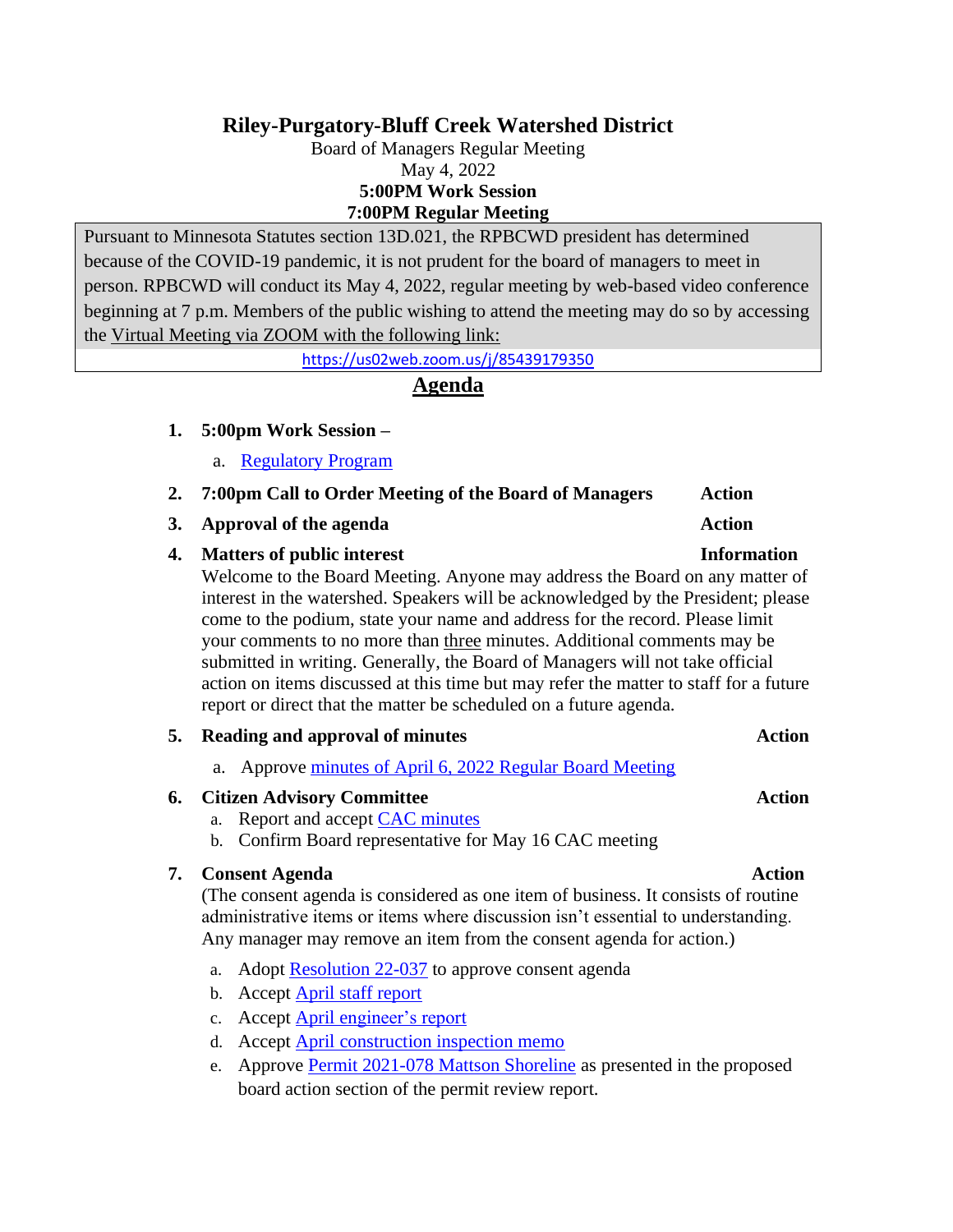- f. Approve [Permit 2022-005 Cunningham 2](https://rpbcwd.org/download_file/2448/0)<sup>nd</sup> Addition as presented in the proposed board action section of the permit review report.
- g. Approve [Permit 2022-026 Chapel Hill Expansion](https://rpbcwd.org/download_file/2449/0) as presented in the proposed board action section of the permit review report.
- h. Adopt [Resolution 22-038](https://rpbcwd.org/download_file/2458/0) to grant Administrator authority to facilitate staff entry into Minnesota State Retirement System retirement plans
- i. Adopt [Resolution 22-039](https://rpbcwd.org/download_file/2457/0) to enter into agreement with Houston Engineering to develop MS4Front Grant Database Application and other ancillary services and authorize Administrator to sign.
- j. Approve entering into a [cost share agreement](https://rpbcwd.org/download_file/2438/0) for \$6,008 for removal of invasive species and restoration native plant community and 3 years of professional maintenance for shoreline restoration (parcel 1).
- k. Approve entering into a [cost share agreement](https://rpbcwd.org/download_file/2438/0) for \$6,008 for removal of invasive species and restoration native plant community and 3 years of professional maintenance for shoreline restoration (parcel 2).

## **8. Action Items**

- a. Items moved from Consent Agenda
- b. Accept [March Treasurer's Report](https://rpbcwd.org/download_file/2451/0)
- c. Approve paying of the bills
- d. Adopt [Resolution 22-040](https://rpbcwd.org/download_file/2452/0) to enter into a cost share agreement for \$16,250 with Lake Riley Woods HOA for installation and three years of professional maintenance of a native shoreline buffer.
- e. [Re-consider variance](https://rpbcwd.org/download_file/2454/0) from Rule B regarding floodplain compensatory storage for permit application 2021-063 Reserve at Autumn Woods
- f. Re-consider [permit application 2021-063](https://rpbcwd.org/download_file/2455/0) Reserve at Autumn Woods as presented in the proposed action section of the permit review report
- g. Consider [variance for Permit 2021-079](https://rpbcwd.org/download_file/2463/0) Tonka-Woodcroft Street Reconstruction related to minimum buffer width
- h. Approve [Permit 2021-079](https://rpbcwd.org/download_file/2463/0) Tonka-Woodcroft Street Reconstruction as presented in the proposed board action section of the permit review report.
- i. Approve [Modification for Permit 2018-016](https://rpbcwd.org/download_file/2460/0) Avienda as presented in the proposed board action section of the permit review report.
- j. Adopt [Resolution 22-041](https://rpbcwd.org/download_file/2461/0) to enter into an agreement with Peterson Companies and authorizing Administrator to execute the agreement with advice of counsel.
- k. Workplace investigation update (closed session)

## **9. Discussion Items Information**

- a. Attorney Report
- b. Engineer Report
- c. Administrator Report